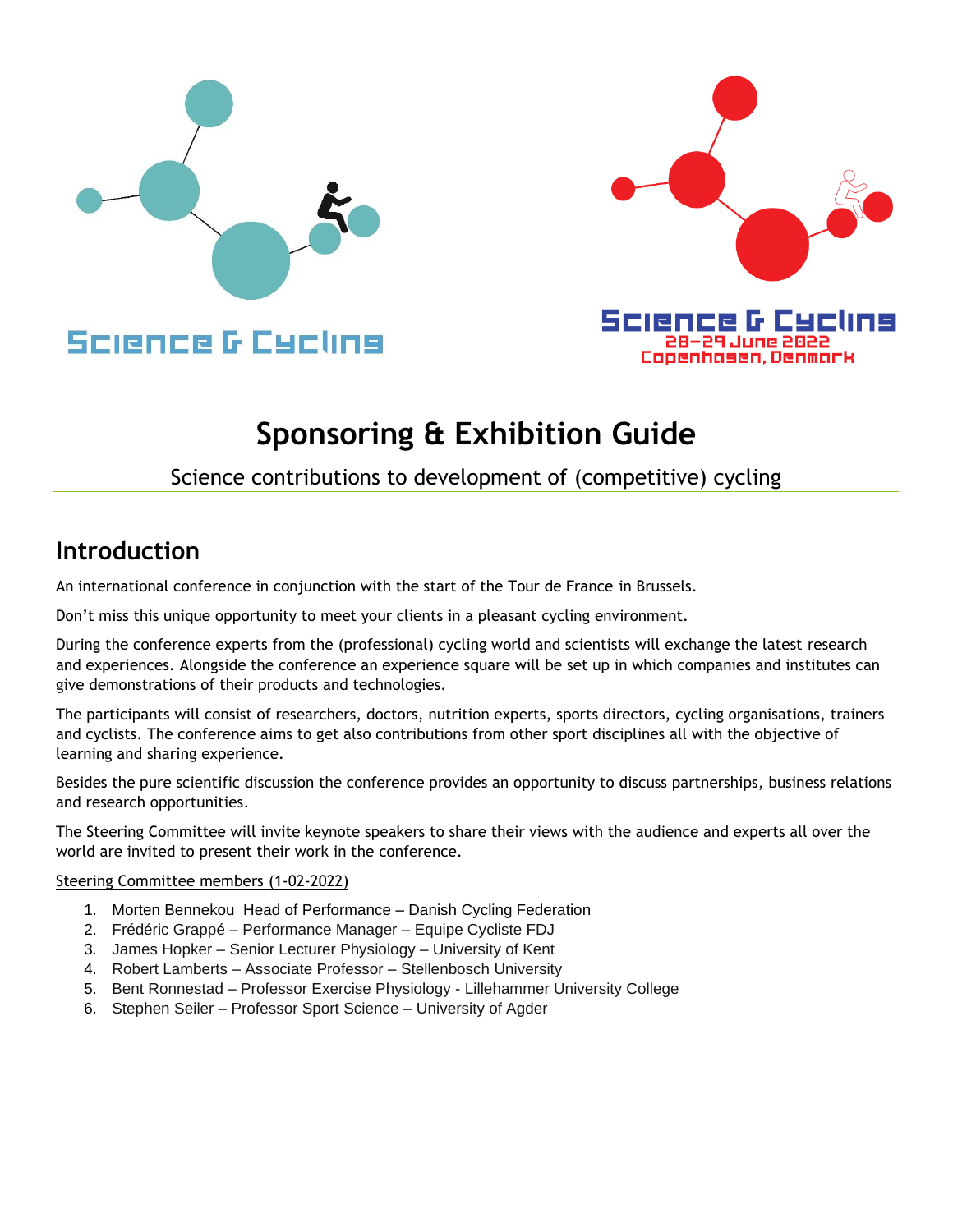#### Planned topics

Training methods & technology Performance analysis & translation Data acquisition, analysis & technology Coaching: Methods & technology Mental support methods & strategy Physiological Mechanisms: Analysis, adaption & tapering Rider Health: Injury Prevention, monitoring & coaching Medical Monitoring & Coaching Medical issues (Cardiac control, concussions, facial injuries etc.) Injury treatment and recovery methods Developments in Nutrition Aerodynamics Bike fitting Bike Technology Women in Cycling

The technical program will be guided by a steering committee of leading experts.

#### Confirmed endorsements



#### About the organiser

Anton van Gerwen is an independent conference organiser with over 20 years of experience in organising scientific conferences, workshops and short courses mainly in the not-for-profit sector. He is a passionate amateur cyclist and co-organiser of the international cycling race Ronde van Midden Nederland (UCI 2.2).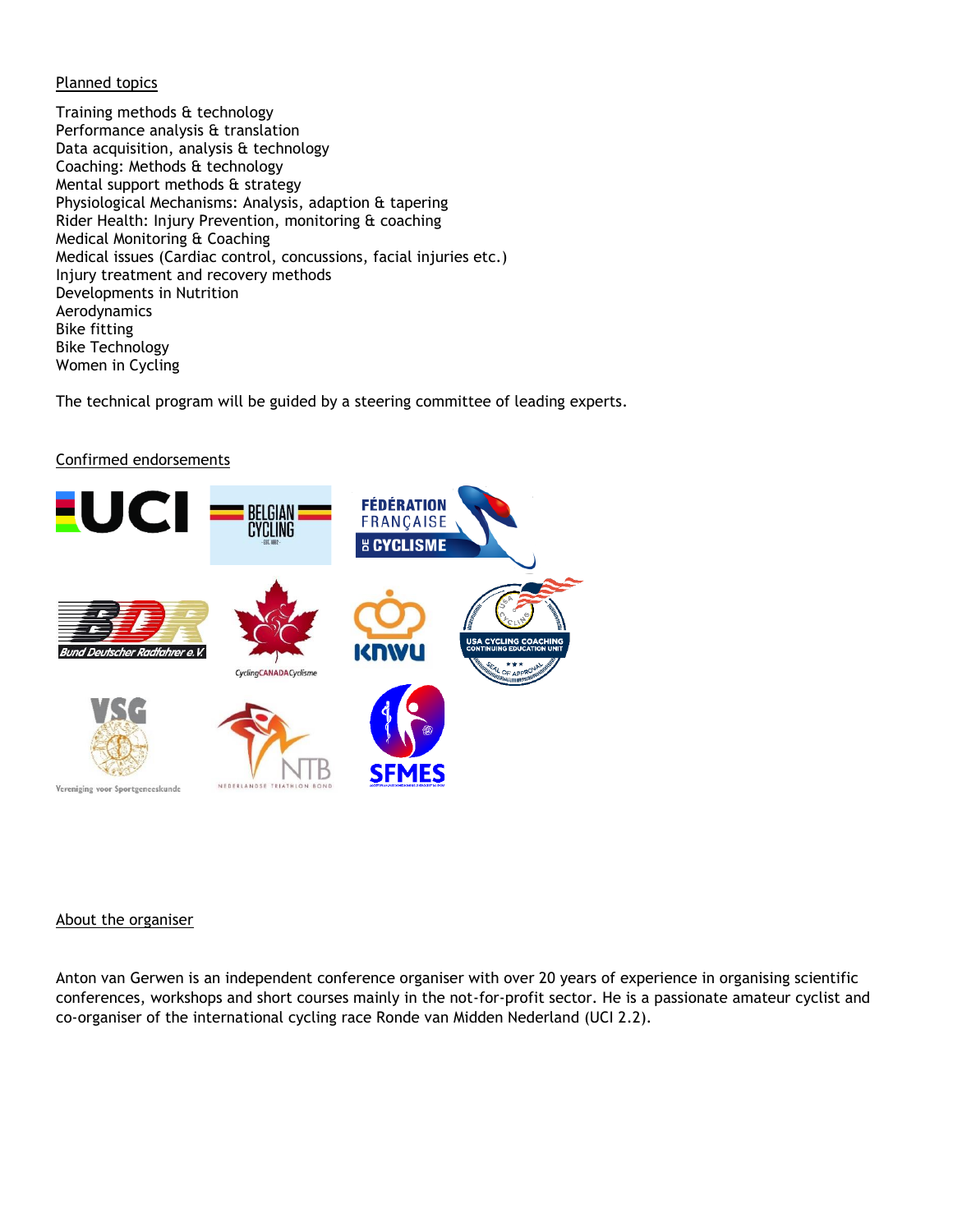# **Sponsoring opportunities**

Sponsoring Science & Cycling 2022 gives you visibility to an interesting group of scientists, institutes, athletes, cycling professionals and related organisations. The event is linked with the start of the Tour de France and makes use of the marketing tools of the organisation of side events of the Grand Départ Nice.

Science & Cycling gives you several opportunities to participate as a sponsor and/or exhibitor. In this document you will find some pre-defined options, but don't hesitate to contact us if you have other ideas or suggestions.

| <b>Factsheet</b>                    |                         |
|-------------------------------------|-------------------------|
| Expected delegates conference       | $200 - 250$             |
| Expected unique visitors of website | 15000 per calendar year |

# **Sponsor packages**

| Price $\epsilon$ 5,000.- (excl. VAT)<br><b>Platinum Package</b>                          |  |  |  |  |
|------------------------------------------------------------------------------------------|--|--|--|--|
| In order to give you maximum visibility this package is available to maximum 4 sponsors. |  |  |  |  |
| The packages includes:                                                                   |  |  |  |  |
| Logo on all website pages (at least six months)                                          |  |  |  |  |
| Logo and company profile on website page 'partners'                                      |  |  |  |  |
| Logo on delegate bag (2 colours)                                                         |  |  |  |  |
| Insert in delegate bag (2 pages)                                                         |  |  |  |  |
| Logo on powerpoint slides in conference rooms                                            |  |  |  |  |
| Logo on banner at entrance of conference center                                          |  |  |  |  |
| 2 full delegate registrations                                                            |  |  |  |  |
| 5 guest tickets for conference dinner                                                    |  |  |  |  |
| Stand space (6-8 sqm.)                                                                   |  |  |  |  |

| <b>Gold Package</b>                                 | Price $\epsilon$ 3,000.- (excl. VAT) |
|-----------------------------------------------------|--------------------------------------|
| The packages includes:                              |                                      |
| Logo on all website pages                           |                                      |
| Logo and company profile on website page 'partners' |                                      |
| Insert in delegate bag (2 pages)                    |                                      |
| Logo on powerpoint slides in conference rooms       |                                      |
| 2 full delegate registrations                       |                                      |
| Stand space (4-6 sqm.)                              |                                      |
|                                                     |                                      |